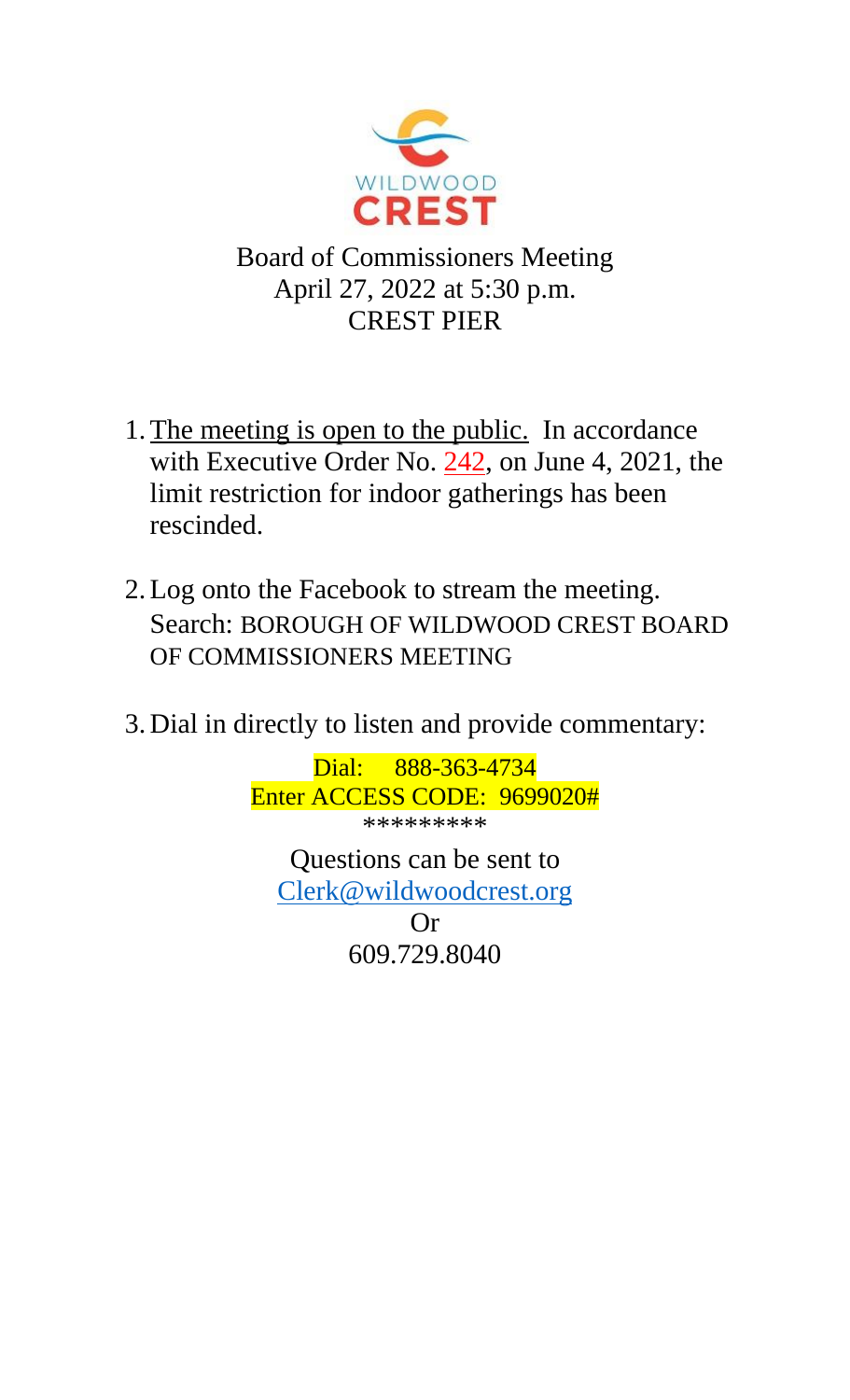### **BOROUGH OF WILDWOOD CREST COMMISSION MEETING AGENDA**

**APRIL 27, 2022 / 5:30 PM**

### **\*\*THIS IS A PROPOSED AGENDA SUBJECT TO CHANGE WITHOUT NOTICE BY THE BOARD OF COMMISSIONERS\*\***

- 1. **PLEDGE OF ALLEGIANCE TO THE FLAG**
- 2. **OPEN MEETING WITH ROLL CALL: SCHIFF FRANCO CABRERA**
- 3. **THE MAYOR READS THE STATEMENT:** In compliance with the Open Public Meetings Act, Chapter 231, P.L. 1975, the notice requirements have been satisfied as to the time, place and date of holding said meeting by posting **NOTICE OF CHANGE OF MEETING PLACE** on the bulletin board in Borough Hall, and by mailing and emailing same to the Herald of Cape May County and the Press of Atlantic City on April 5 2022.
- 4. **THE MAYOR ANNOUNCES THE ONE-WAY IN AND ONE-WAY OUT METHOD OF INGRESS AND EGRESS IN CASE OF EMERGENCY**

# **\*SPECIAL RECOGNITION\***

## **A. Wildwood Catholic Academy Girls Basketball Team**

- **B. Wildwood High School Girls Basketball Team**
- **C. Wildwood High School Coach of the Year Teresa Cunniff**
- **D. Volunteer recognition for Snow Removal – Robert Kinsella**

**E. Volunteer(s) recognition for Snow Removal – Joseph & Carly Murphy**

# **Joseph Schiff, Commissioner of Public Safety – introduce K-9**

(BREAK)

|  | <b>ORDINANCES:</b> Ord. No. 1381 - (ADOPT) Ch. 56A-2 Rental Properties -defining terms |
|--|----------------------------------------------------------------------------------------|
|  | Ord. No. 1382 – (INTRO) Ch. 40 – Licenses – permit temporary signs boro property       |
|  | Ord. No. 1383 – (INTRO) Ch. 53 – Composition of the police department                  |

## 6. **RESOLUTIONS:**

| 1  | Designating Lot 1 Block 42.04 as the "Crest Arts Pavilion"                                         |         |                   |  |              |                |  |  |  |
|----|----------------------------------------------------------------------------------------------------|---------|-------------------|--|--------------|----------------|--|--|--|
|    | Motion:                                                                                            | Second: | Vote: S           |  | F            | C              |  |  |  |
| 2. | Authorizing the appointment of three (3) Class II Police Officers                                  |         |                   |  |              |                |  |  |  |
|    | Motion:                                                                                            | Second: | Vote: S           |  | F            | $\mathcal{C}$  |  |  |  |
| 3. | Supporting the Click It or Ticket Mobilization of May 23 – June 5, 2022                            |         |                   |  |              |                |  |  |  |
|    | Motion:                                                                                            | Second: | Vote: $S$ $F$ $C$ |  |              |                |  |  |  |
| 4. | Canceling Erroneous 2021 Sewer Rents in the amount of \$124.00 for Property located at 103 East    |         |                   |  |              |                |  |  |  |
|    | <b>Stanton Road</b>                                                                                |         |                   |  |              |                |  |  |  |
|    | Motion:                                                                                            | Second: | Vote: $S$ F       |  |              | $\overline{C}$ |  |  |  |
| 5. | Authorizing Amendment to the 2022 Municipal Budget to Account for Additional Funding from the      |         |                   |  |              |                |  |  |  |
|    | Atlantic County Municipal Joint Insurance Fund Safety Incentive Program                            |         |                   |  |              |                |  |  |  |
|    | Motion:                                                                                            | Second: | Vote: $S$ F       |  |              | $\overline{C}$ |  |  |  |
| 6. | Authorizing Amendment to the 2022 Municipal Budget to Account for Additional Funding from the      |         |                   |  |              |                |  |  |  |
|    | Atlantic County Municipal Joint Insurance Fund Wellness Incentive Program                          |         |                   |  |              |                |  |  |  |
|    | Motion:                                                                                            | Second: | Vote: $S$         |  | $\mathbf{F}$ | $\overline{C}$ |  |  |  |
| 7. | Canceling Erroneous 2021 and 2022 Sewer Rents in the amount of \$248.00 for property located at    |         |                   |  |              |                |  |  |  |
|    | 6201 Pacific Avenue                                                                                |         |                   |  |              |                |  |  |  |
|    | Motion:                                                                                            | Second: | Vote: S F         |  |              | $\mathcal{C}$  |  |  |  |
| 8. | Authorizing award of professional services contract to the Lomax Group for Specialized Engineering |         |                   |  |              |                |  |  |  |
|    | and Environmental Consulting Services in conjunction with the New Jersey Urban and Community       |         |                   |  |              |                |  |  |  |
|    | <b>Forestry Program Street Tree Inventory</b>                                                      |         |                   |  |              |                |  |  |  |
|    | Motion:                                                                                            | Second: | Vote: $S$ F       |  |              |                |  |  |  |